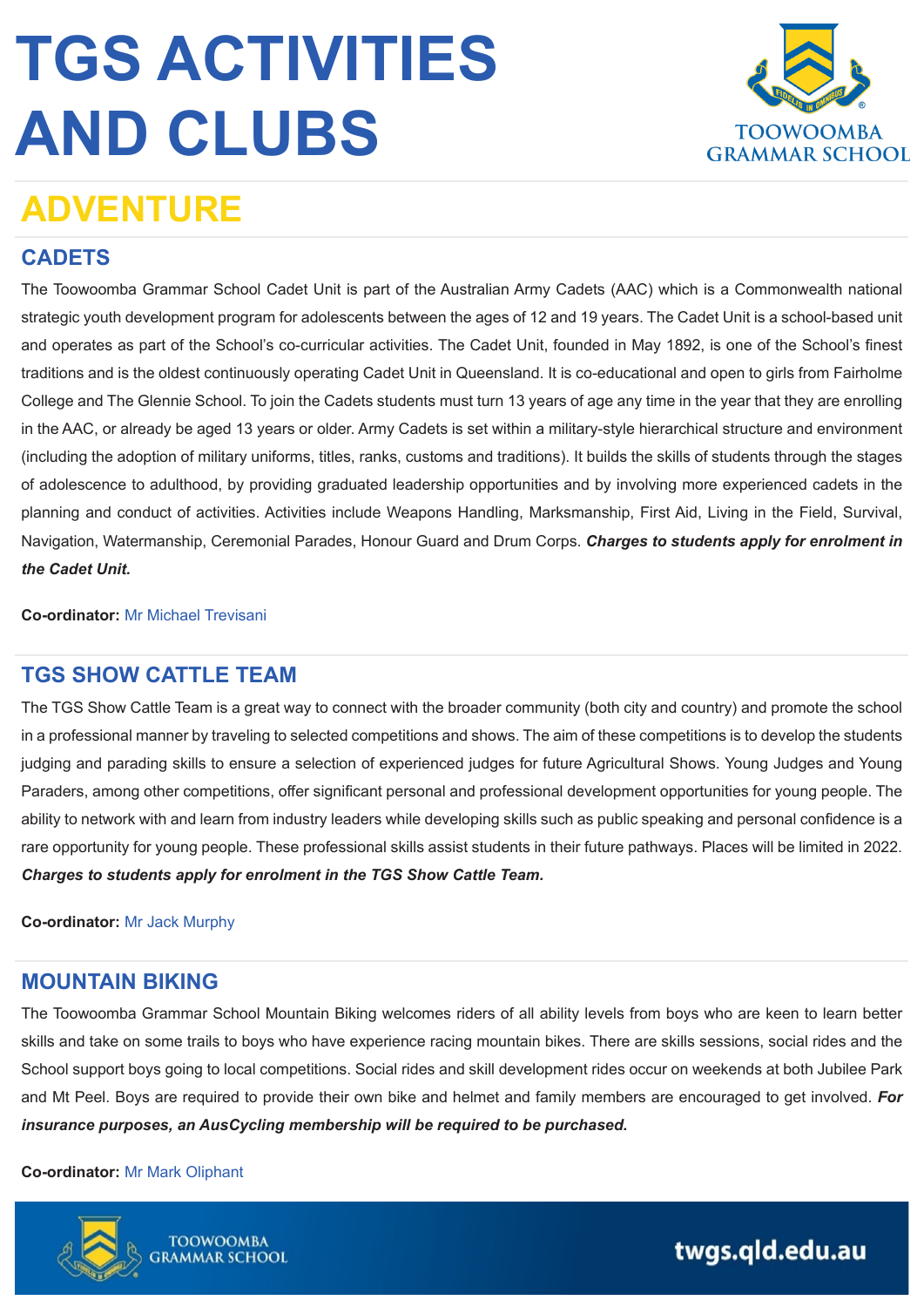

## **PERFORMING ARTS**

#### **MUSIC**

Toowoomba Grammar School is proud of its vibrant Co-curricular Music program, where talented young men can fulfill their artistic goals and maintain a lifelong love of music. Under the guidance of highly qualified, professional and enthusiastic musicians, educators and conductors/directors, Toowoomba Grammar School students can access a variety of learning, concert, performance and competition experiences through our Co-curricular Music program. The School offers a huge range of instrumental and choral musical opportunities, covering all year levels from Years 7 to 12, and catering for all standards from beginners to advanced musicians. The School has a Director of Performance who oversees the boys' co-curricular involvement in Music. The School offers Core and Extension Instrumental and Choral Ensembles including Concert Bands, Choirs, String Orchestras, Rock Bands, Big Bands and Woodwind Ensembles.

**Director of Performing Arts:** [Mr Mark Chalmers](mailto:mark.chalmers@twgs.qld.edu.au) 

#### **MUSIC TUITION**

Toowoomba Grammar School has a vibrant Co-curricular Music Tuition Program and offers private or paired tuition in the following Music fields: Brass, Woodwind, Percussion, Voice, Piano, Guitar and Strings. The School can offer all boys a high-quality Music Tuition program and caters for boys of all backgrounds and experience levels from beginners to advanced musicians. The Music Tuition program is led by a team of dedicated music professionals who are skilled in a diverse range of styles and genres. Lessons are scheduled on a rotational basis to ensure the boys have flexibility in their timetables. Many boys have achieved great success in the Music Tuition program by being accepted into national and international programs and excelling in Music exams up to 8th Grade and A.Mus.A. level. It is hoped that all boys in the Co-curricular Music Tuition Program can participate in the Co-curricular Ensemble Program due to the wide range of opportunities available at Toowoomba Grammar School.

**Director of Performing Arts:** [Mr Mark Chalmers](mailto:mark.chalmers@twgs.qld.edu.au) 

#### **TiGAA (DRAMA)**

The Toowoomba Grammar Acting Academy (TiGAA) is accessible to all boys in Years 7 - 12 and aims to develop active participation in a wide range of theatrical and dramatic activities, including Improvisation, Scripted Plays, Theatre Sports, Comic Theatre and Physical Theatre. The students present two productions each year and biannually perform a Musical either with students from the local girls' schools or as an open-cast show. Added to the on-stage experiences, skills are also developed in set-design, construction, stage management, lighting and sound design.

#### **Head of Drama:** [Mrs Eylece Blaikie](mailto:e.blaikie@twgs.qld.edu.au)

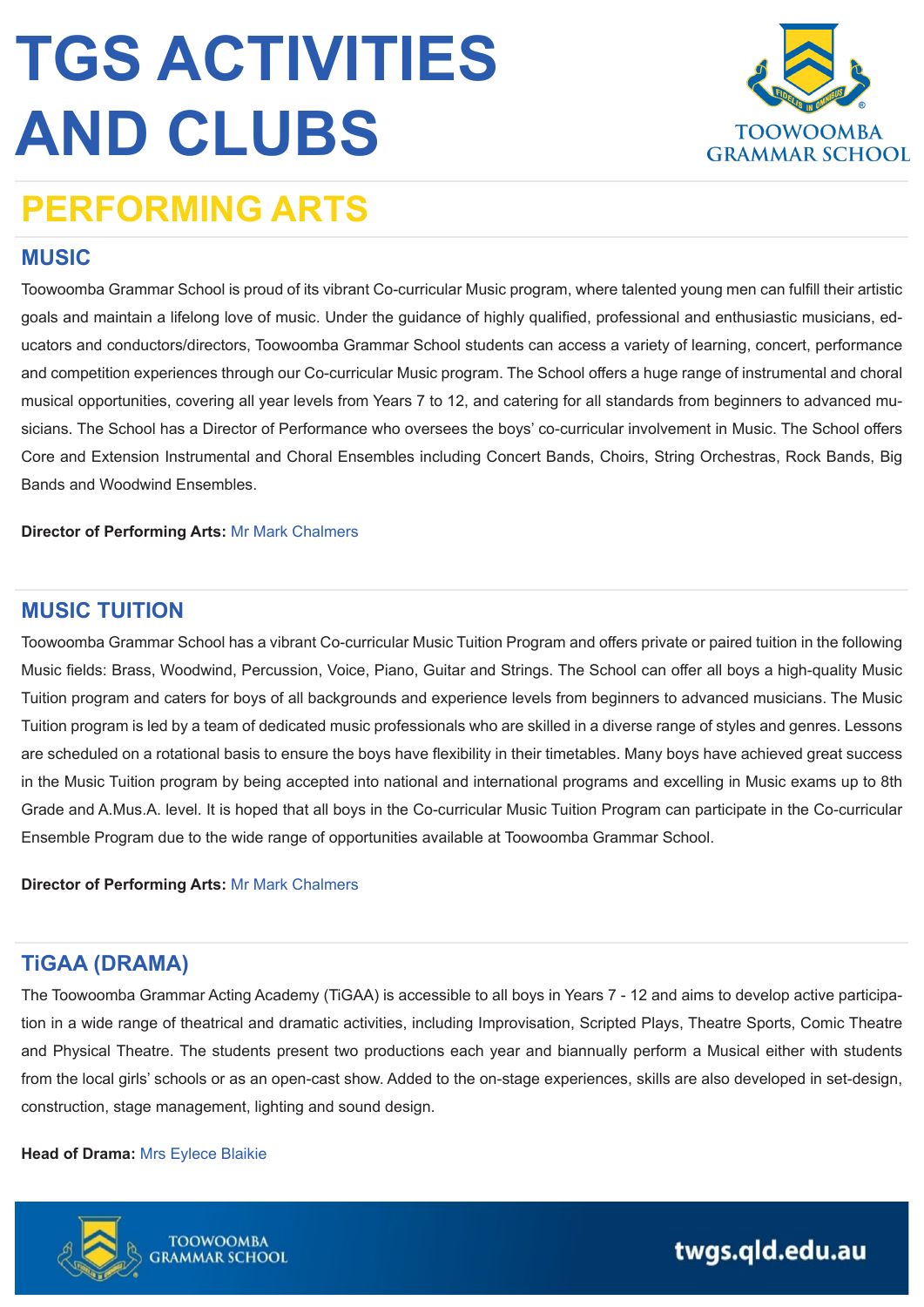

## **PERFORMING ARTS**

#### **MUSICAL**

Musical performances are arranged every second year at the School and are arranged in collaboration with Fairholme College, a neighbouring girls' school. Auditions are held for character roles and boys are also encouraged to participate in backstage or technical support roles. Information regarding these performances are advertised to the School community through the Director of Performance. *Our next musical is scheduled for 2023.* 

**Director of Performing Arts:** [Mr Mark Chalmers](mailto:mark.chalmers@twgs.qld.edu.au) 

## **MEDIA AND TECHNOLOGY**

#### **PHOTOGRAPHY CLUB**

This Club aims to teach boys to become competent in the use of digital SLR and compact cameras and photo editing software such as Adobe Photoshop. Some topics covered to help boys develop their photographic ability include camera operation, composition, essentials of a digital image, and post capture editing. The Photography Club also plays an important role in supplying images of sporting events and other School activities for TGS publications; therefore, an opportunity exists for boys to become involved in this sphere of the Club. Club members are also able to submit entries into various photographic competitions held throughout the year.

**Co-ordinator:** To be confirmed

#### **DRONE CLUB**

Certificate III in Aviation – Remote Pilot Visual Line of Sight provides the training and skills necessary to become a licensed drone pilot. The School will run the program as an after-school activity to be held once a week (day to be confirmed) from 3.30pm to 5.30pm and will be offered to students in Years 10 and 11 (2022). It is anticipated students will complete the training within 12 months. Training will be completed by an external Registered Training Organisation, overseen by Toowoomba Grammar School staff. Apart from gaining highly sought-after skills in an identified growth industry, students would also earn 6 credits towards his QCE (Queensland Certificate of Education). All students in the Senior Phase of learning are working towards their QCE; which requires 20 credits, some of which must come from their core studies and some which can come from recognised studies such as this one. Training costs for the Certificate III Aviation are covered by the Queensland Government through VETis funding (Vocational Education and Training in Schools), students are able to receive the program at no cost. It is important to check with Careers staff regarding VETis Funding and other programs students may be interested in.

#### **Co-ordinator:** To be confirmed



**TOOWOOMBA**<br>GRAMMAR SCHOOL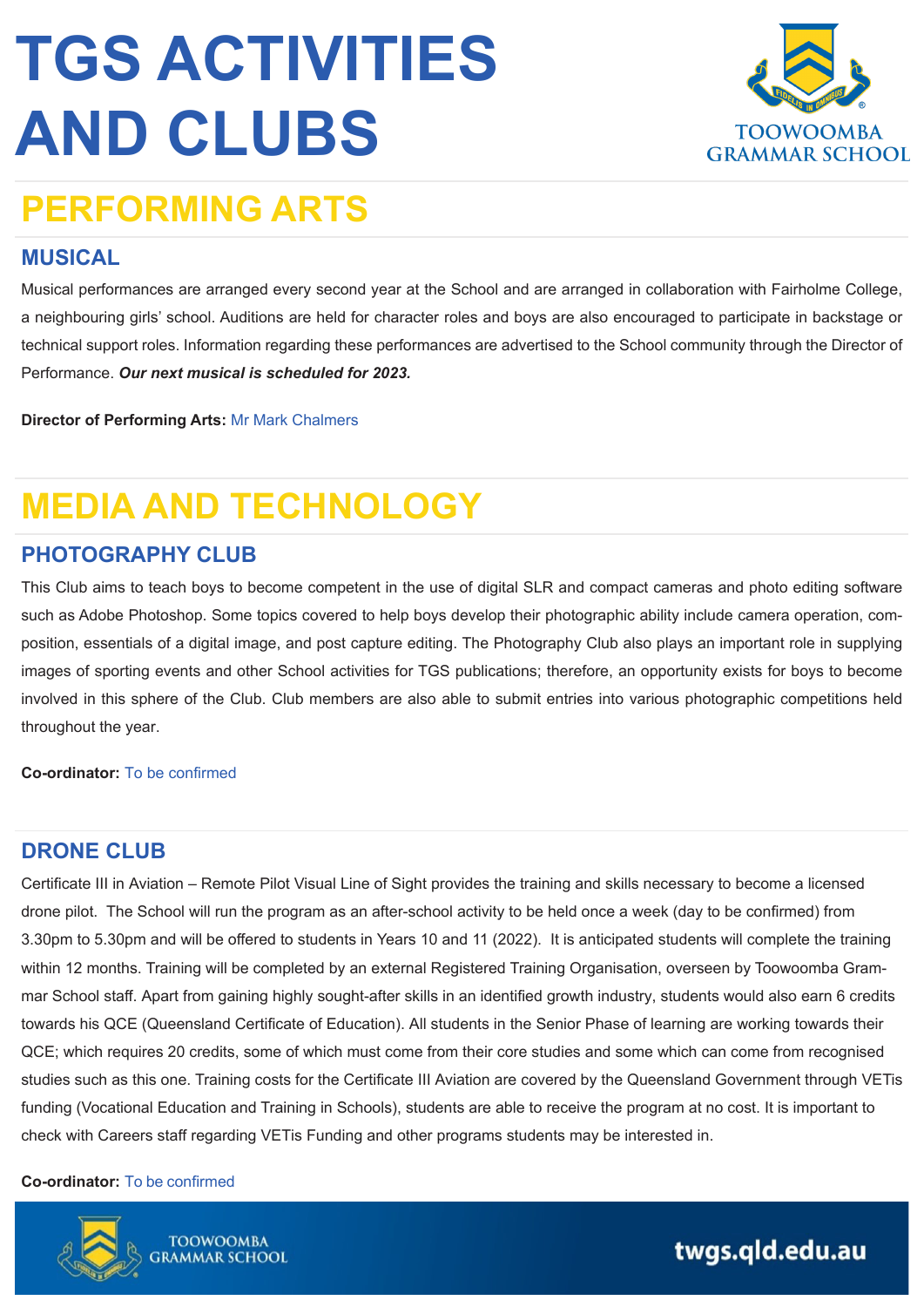

## **PUBLIC SPEAKING**

#### **DEBATING**

Debating is an excellent activity as it develops confidence and collaborative planning skills. Debating allows students to foster skills far beyond the ability to speak in public. It teaches students to take an objective view of issues, to be aware there is an opposite view and to think quickly under pressure. Students will be involved in a minimum of four debates during Terms 1 and 2.

TGS have two to three teams in each year level 7 – 10 and a Senior team who compete in a local competition on Wednesday nights run by the Queensland Debating Union (QDU). Training sessions are held at lunch times during the week.

**Co-ordinator:** Mrs [Karen Catlow](mailto:k.catlow@twgs.qld.edu.au)

## **SERVICE**

#### **INTERACT CLUB**

The Interact Club is a service activity and has been running at TGS for 57 years. Run by Year 12 leaders in terms of the Interact Board and Service Co-ordinators, the aim of the club is to raise awareness, volunteer time to assist community events and organisations and support those in need. The Interact Club is open to students in Years 10 – 12 and the commitment involves a Friday lunch time meeting once a fortnight.

**Co-ordinator:** [Mr John Anderson](mailto:j.anderson@twgs.qld.edu.au)

## **STRATEGY**

#### **CHESS CLUB**

Chess Club is a fun, casual place for boys interested and passionate about chess to come together. At Chess Club, you will have the opportunity to play and learn about chess. You will meet other new players and gain some fantastic skills.

Chess Club is specially designed for new or inexperienced chess players and runs throughout Term 1 and 2 during Thursday Lunchtime in HR8. For more serious chess, players looking to take their game to the next level are welcome to participate in GPS Chess Pre-season. GPS Chess Pre-season runs on Tuesday and Wednesday afternoons from Term 1 with GPS competition occurring in Term 3.

**Co-ordinator:** [Mr Thomas Schmierer](mailto:t.schmierer@twgs.qld.edu.au)